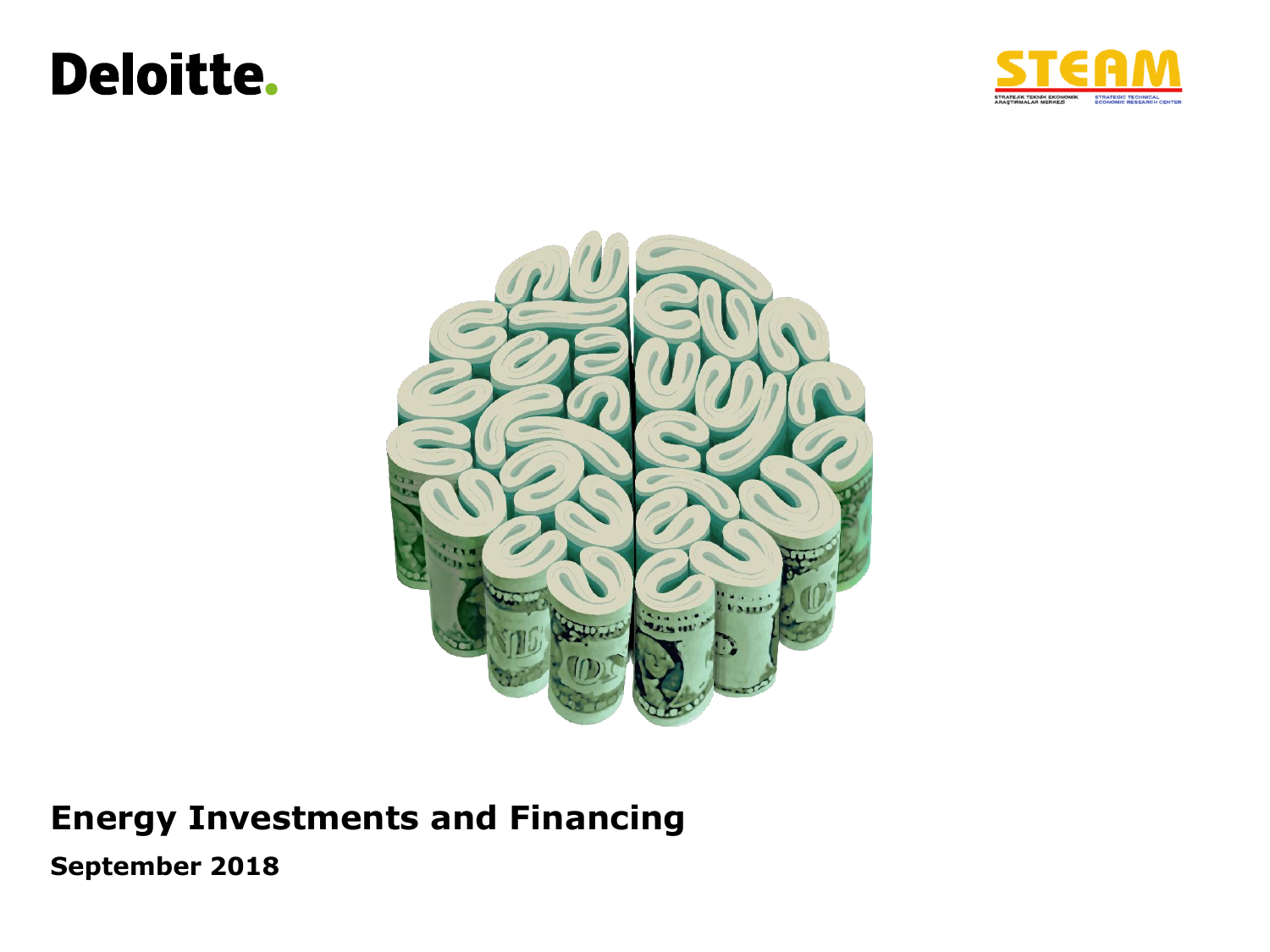### **Liberalization process supported with developing market places resulted in increased investments from private sector...**



#### **Installed Capacity Development**

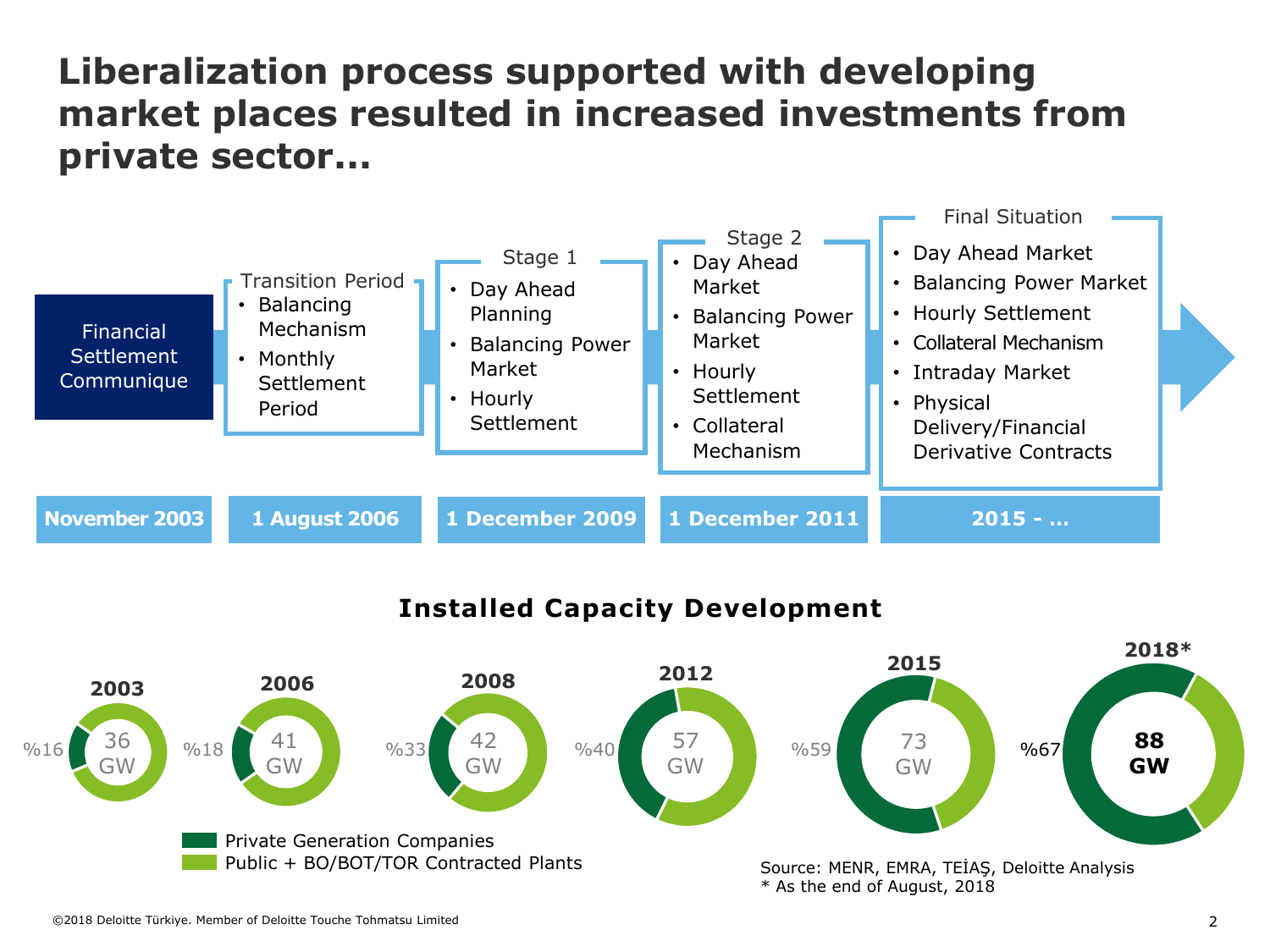## **Investments in Power Sector**





Source: MENR, EMRA, TEİAŞ, Deloitte Analysis \* As the end of August, 2018

*Installed capacity has more than doubled during last decade and reached to 88 GW. Power transmission & distribution investments increases continuously in parallel with soaring installed capacity.*

#### **Investments in Power Transmission and Distribution**

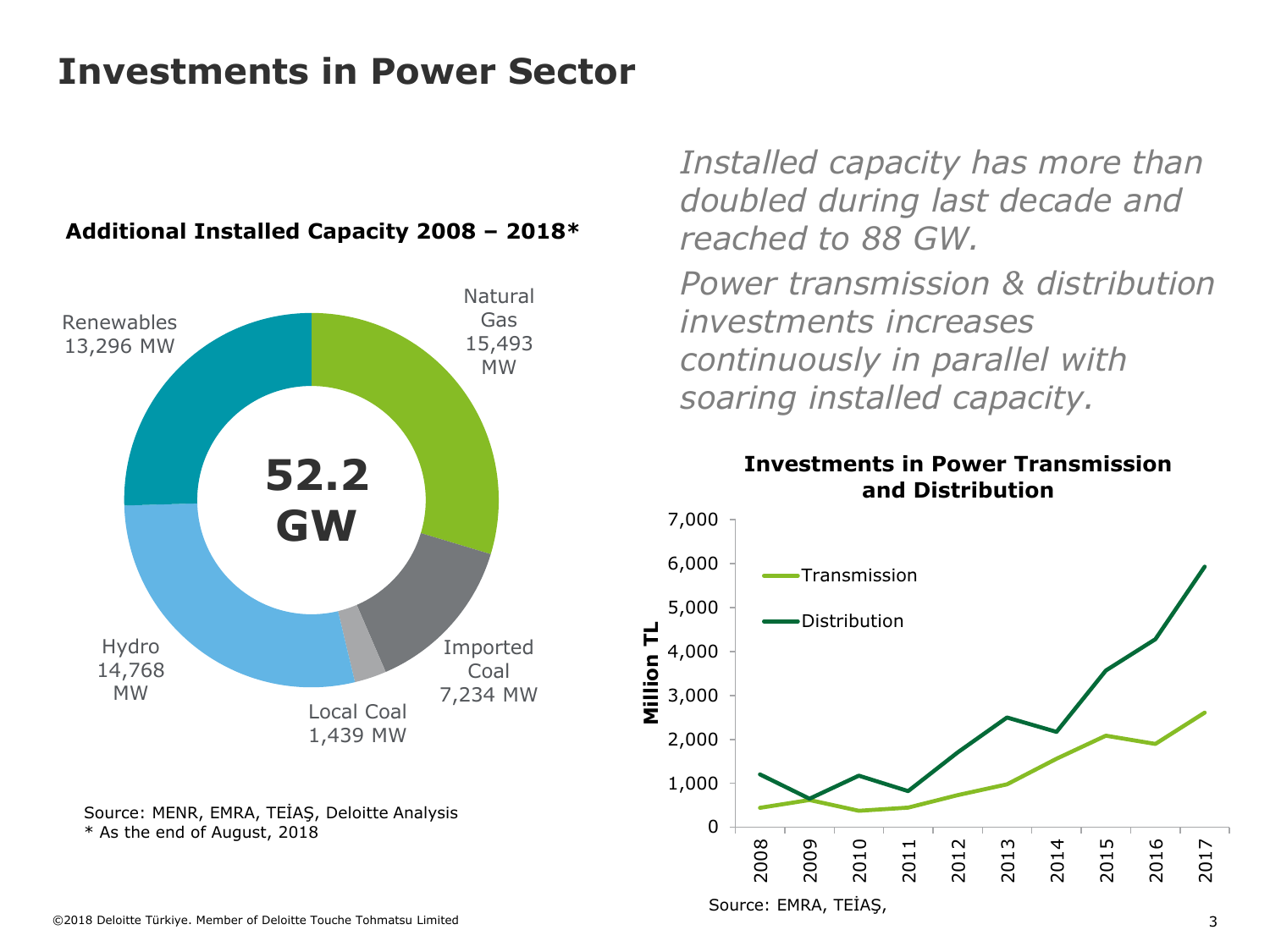### **Merchant Power Producers vs. Bilateral Agreements**



#### **Power Generation Figures by Ownership 2008 – 2017**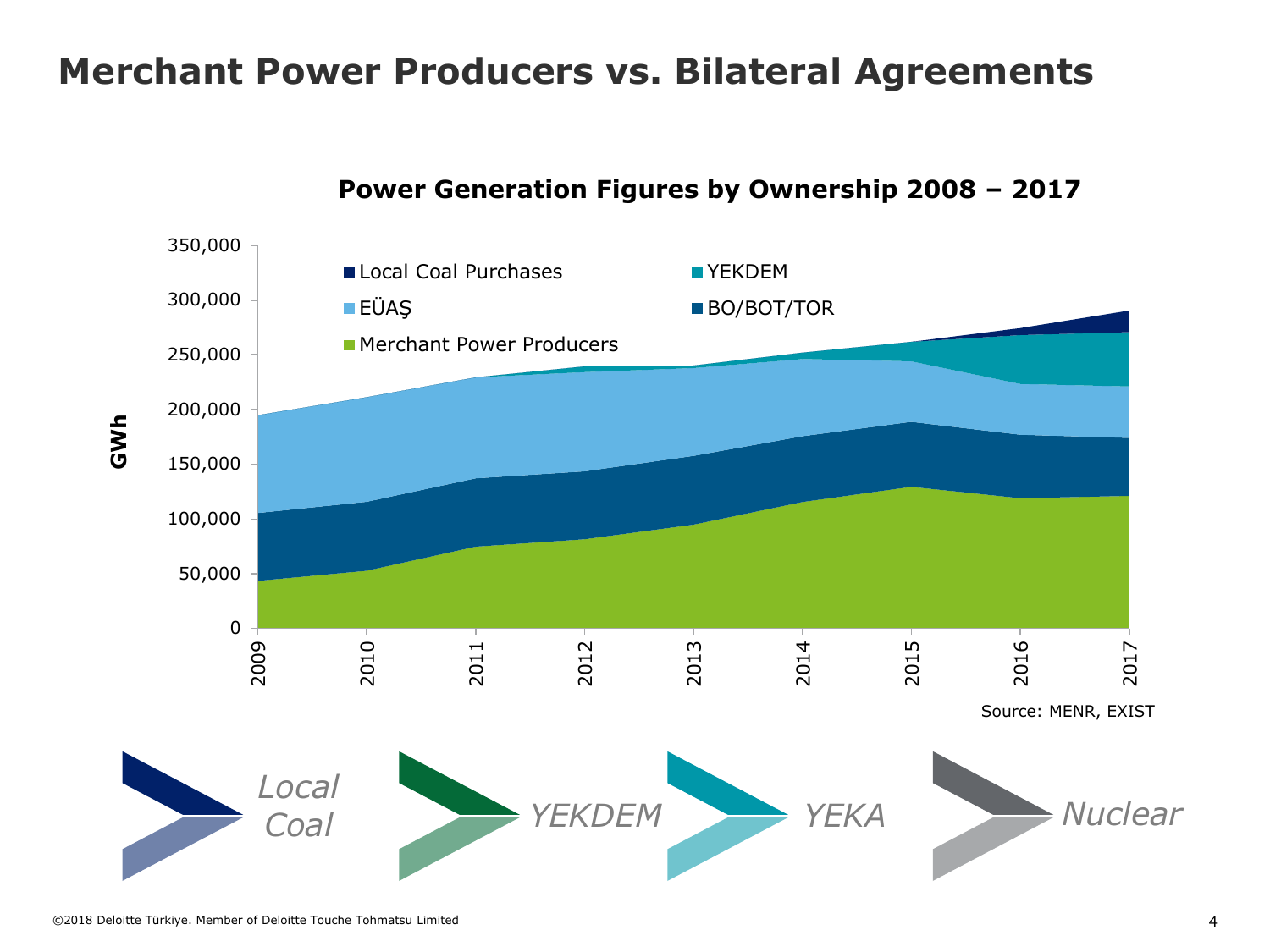### **Investments in Natural Gas Entry Capacities**

**Natural Gas Entry Points of Turkey**

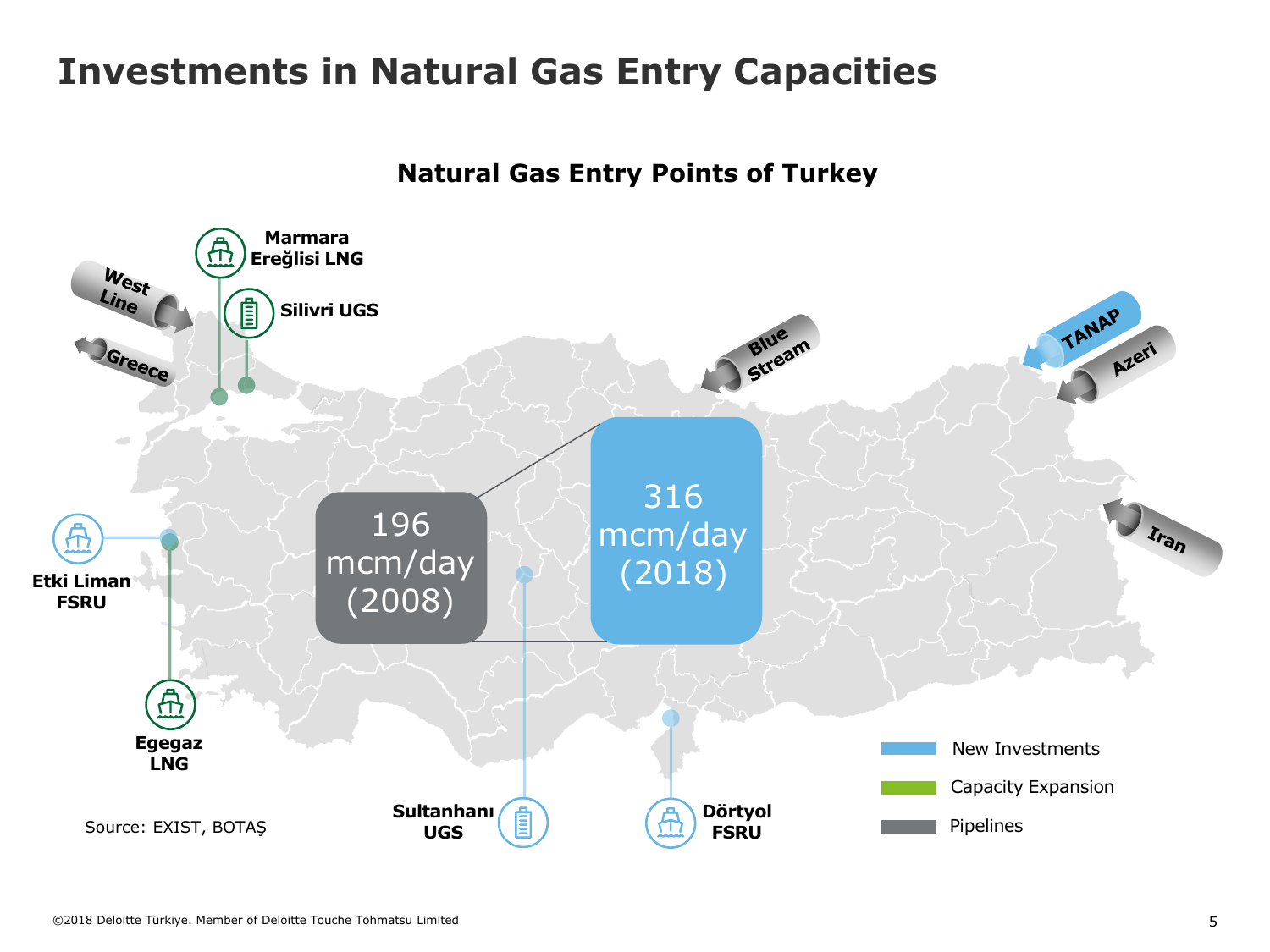### **Investments in Natural Gas Distribution**

*Turkey has overcome natural gas supply issues owing to new pipeline, storage and LNG investments.*

*To increase penetration of natural gas throughout Turkey, considerable budget has been allocated in natural as distribution investments in the last decade.*

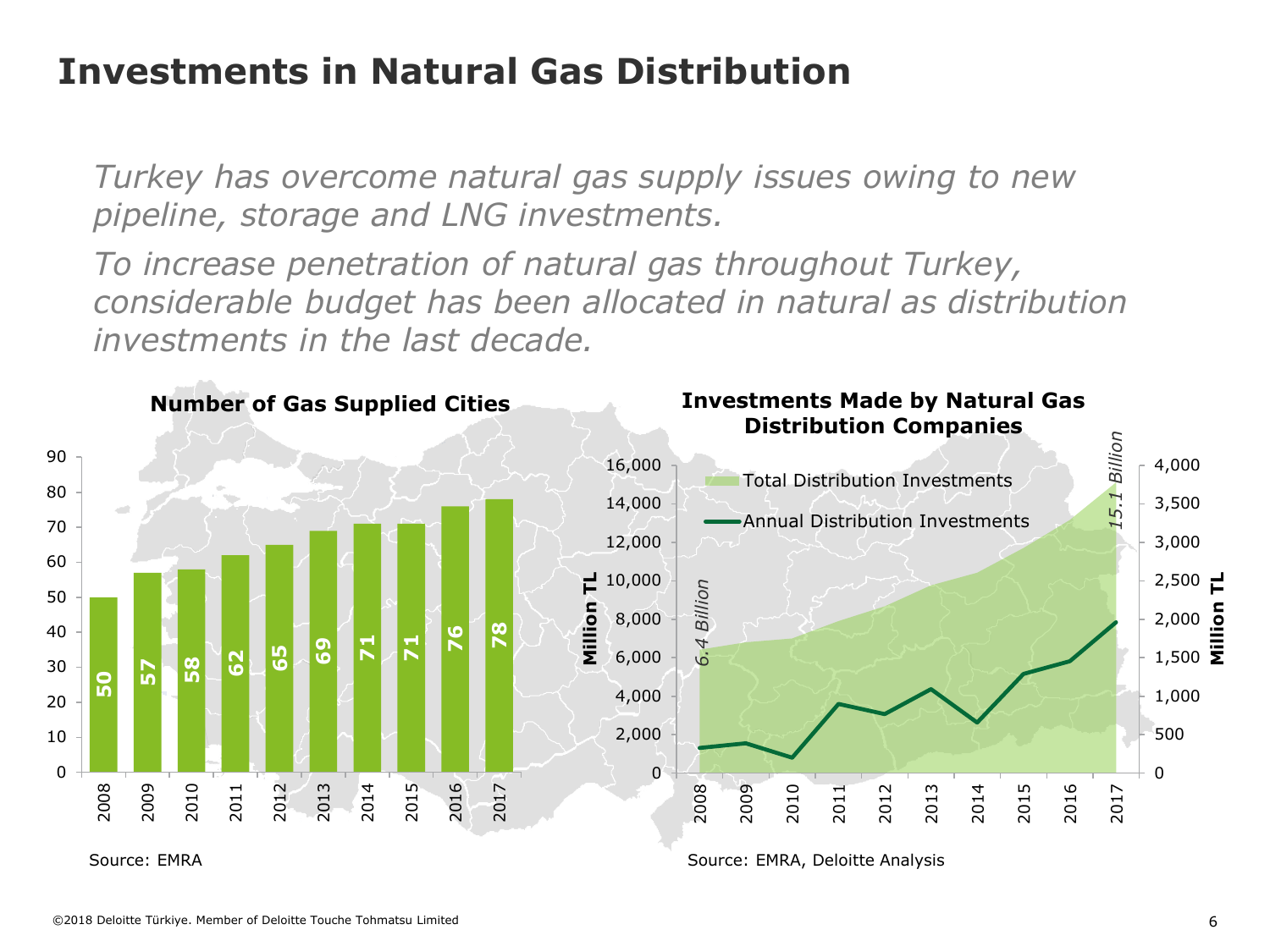### **Turkey has entered an intense investment period during the last decade**



Source: TÜSİAD

©2018 Deloitte Türkiye. Member of Deloitte Touche Tohmatsu Limited 7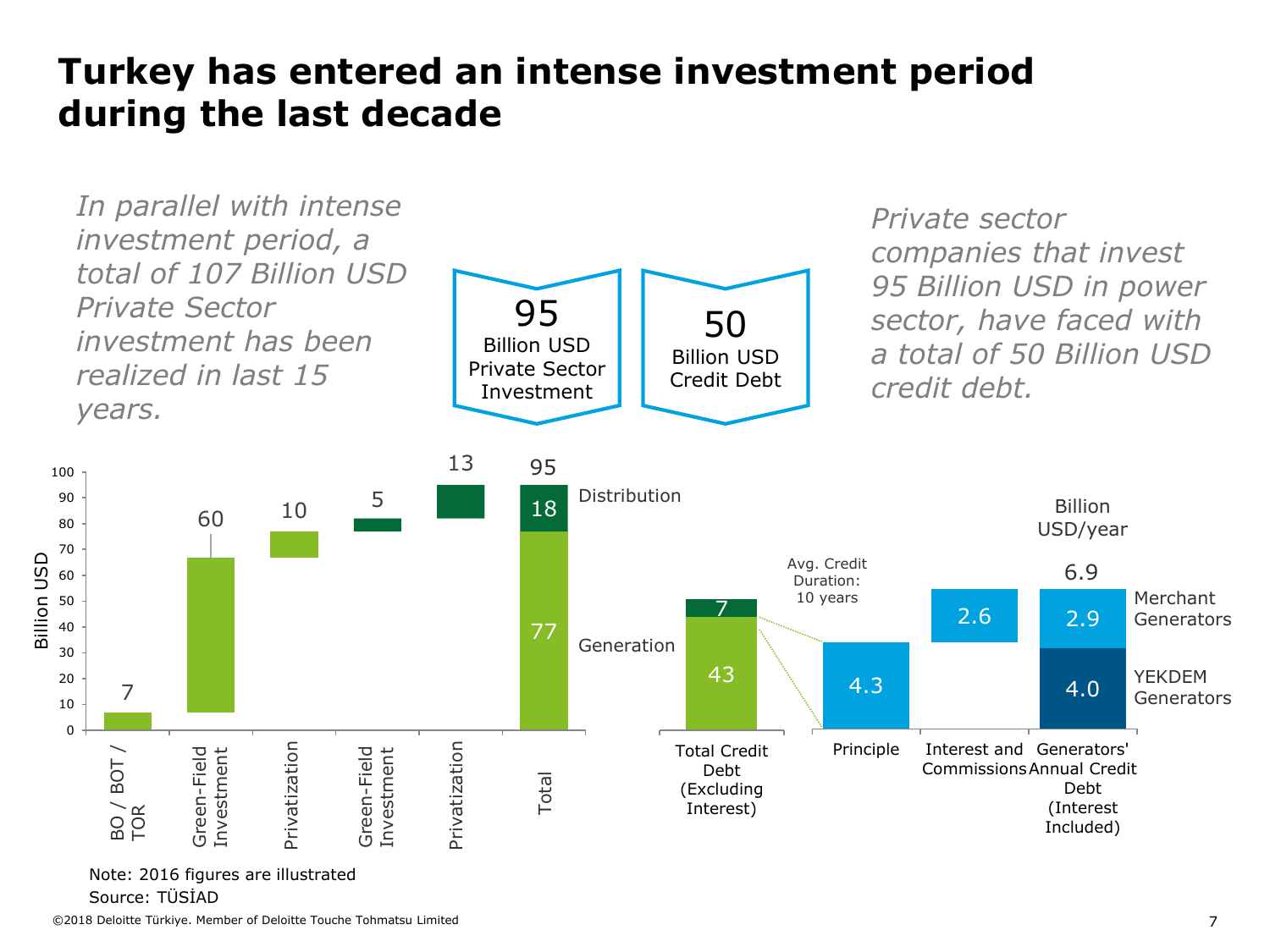### **Prominent Issues in Turkish Energy Markets**

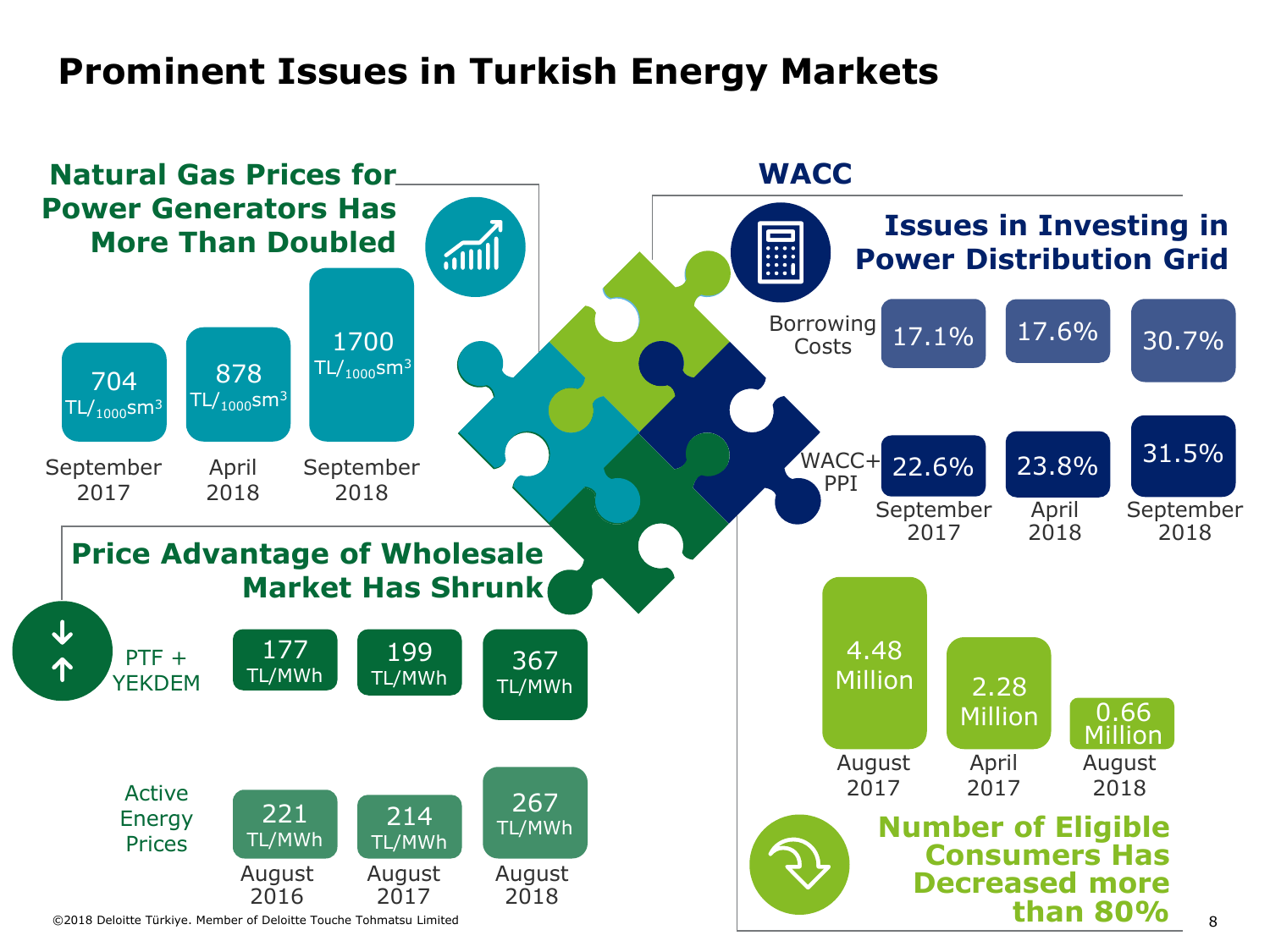

### **The questions need to be answered…**